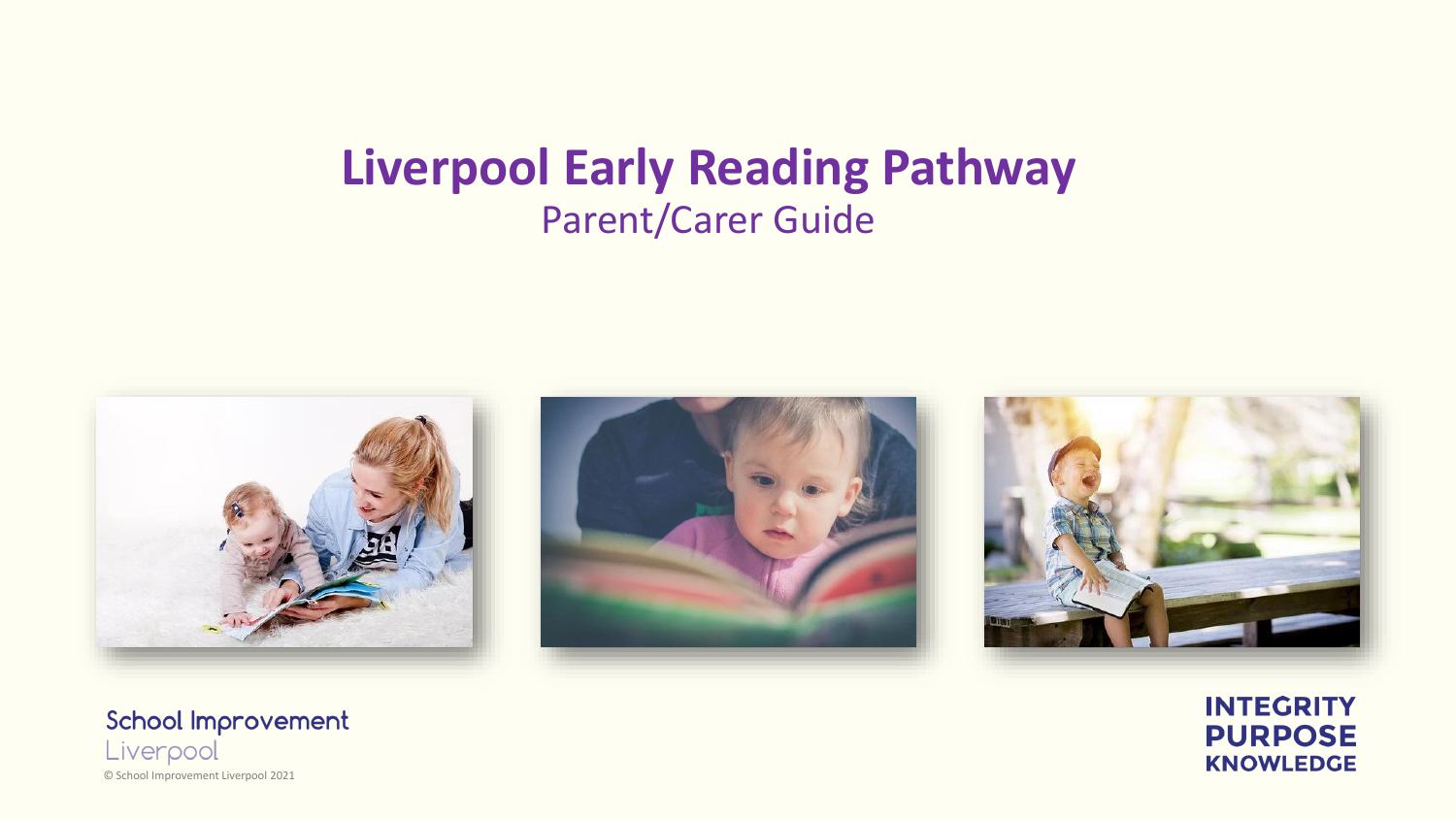### **What is the Liverpool Early Reading Pathway?**

- The Liverpool Early Reading Pathway is a supportive resource that can be used by early years professionals working in schools, PVI nursery settings and childminders.
- The Liverpool Early Reading Pathway will help early years professionals to make sure that they are providing the most effective ways to support your child(ren) to develop the skills they need to become successful readers.
- The Liverpool Early Reading Pathway will help those working with your child(ren) in the early years to notice when they may need extra support.
- Sometimes extra support can be given by your child's key person, or someone else working at the school or setting. Sometimes children need more specialised support. The pathway will help professionals working in the early years to find out about specialist services available.



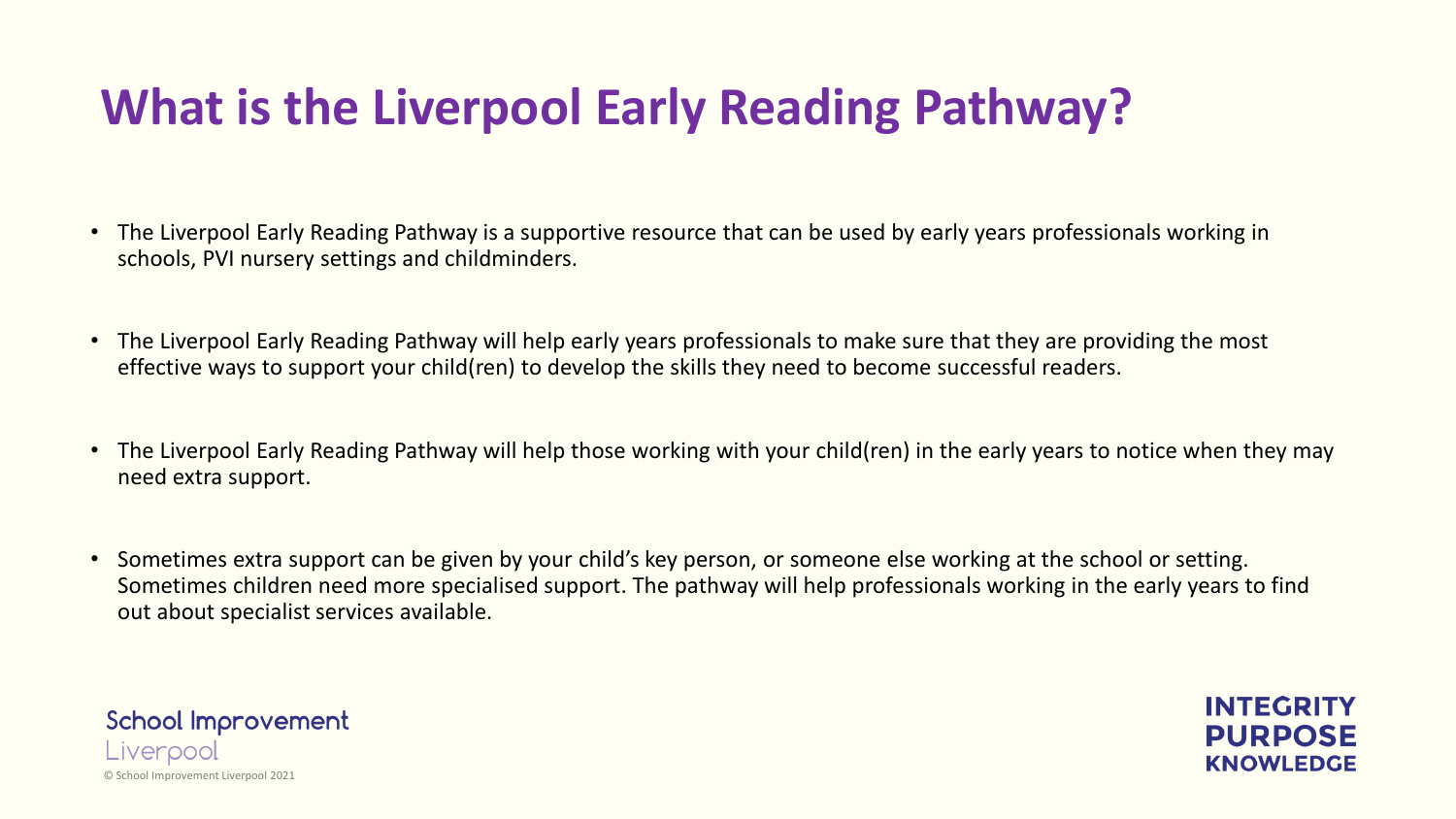# **How will the Liverpool Early Reading Pathway help your child(ren)?**

Professionals working with children in the early years will be able to use the Liverpool Early Reading Pathway to:

- Find out what type of activities will help children aged 0-5 years learn to read
- Find out what to do if children need extra help at their school/setting
- Find out what to do if children need specialist support to help them with their communication and language or early reading skills





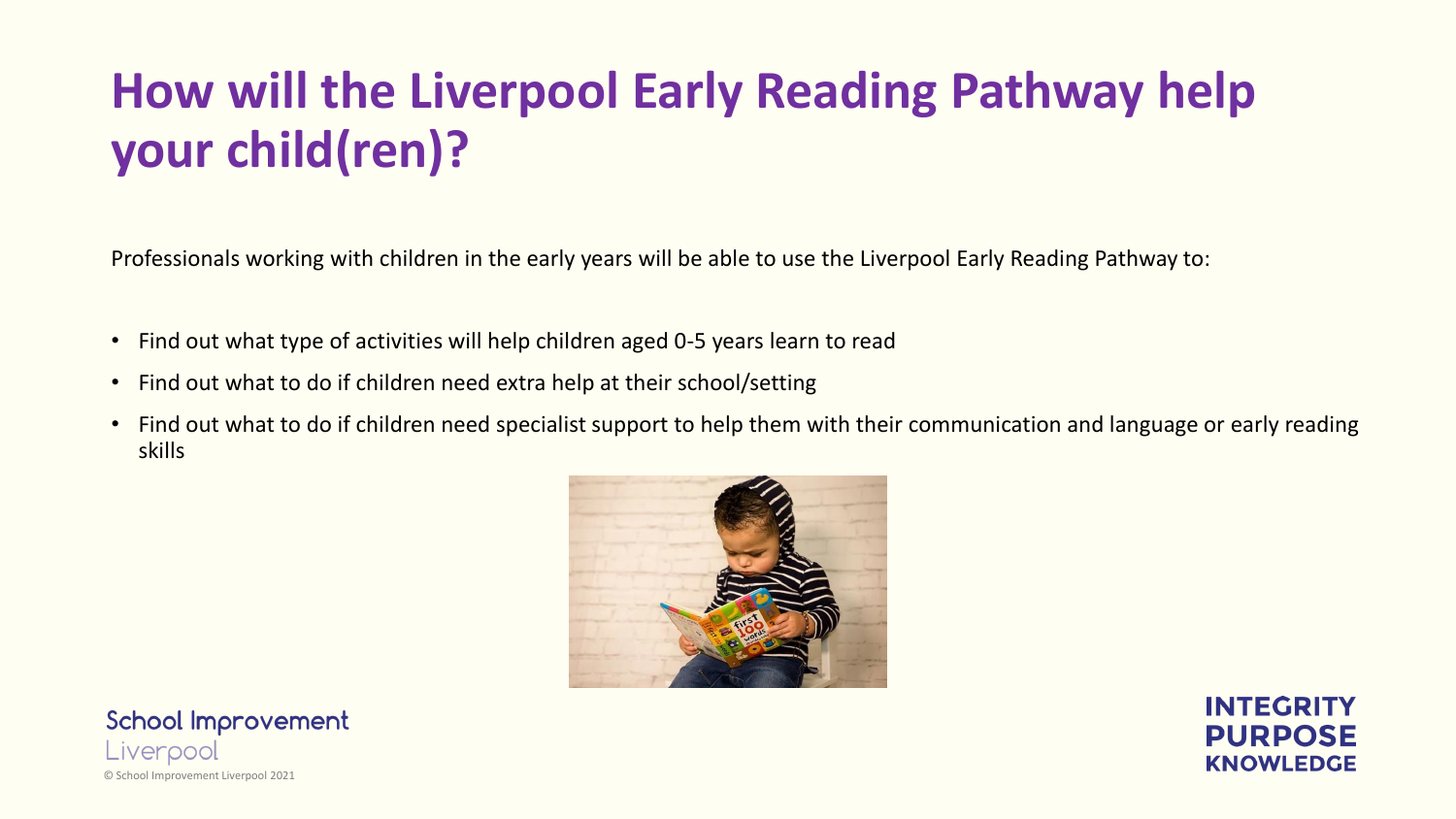### **What will my child's school/setting be doing to help my child learn to read?**

Schools, nursery settings and childminders will be doing lots of things to help your child(ren) learn how to read including;

- Helping them to learn lots of new words
- Singing songs and rhymes throughout the day
- Talking lots during play and daily routines
- Sharing lots of books and stories
- Reception children will also be taking part in daily phonics activities







**School Improvement** Liverpool © School Improvement Liverpool 2021

**INTEGRITY PURPOSE KNOWLEDGE**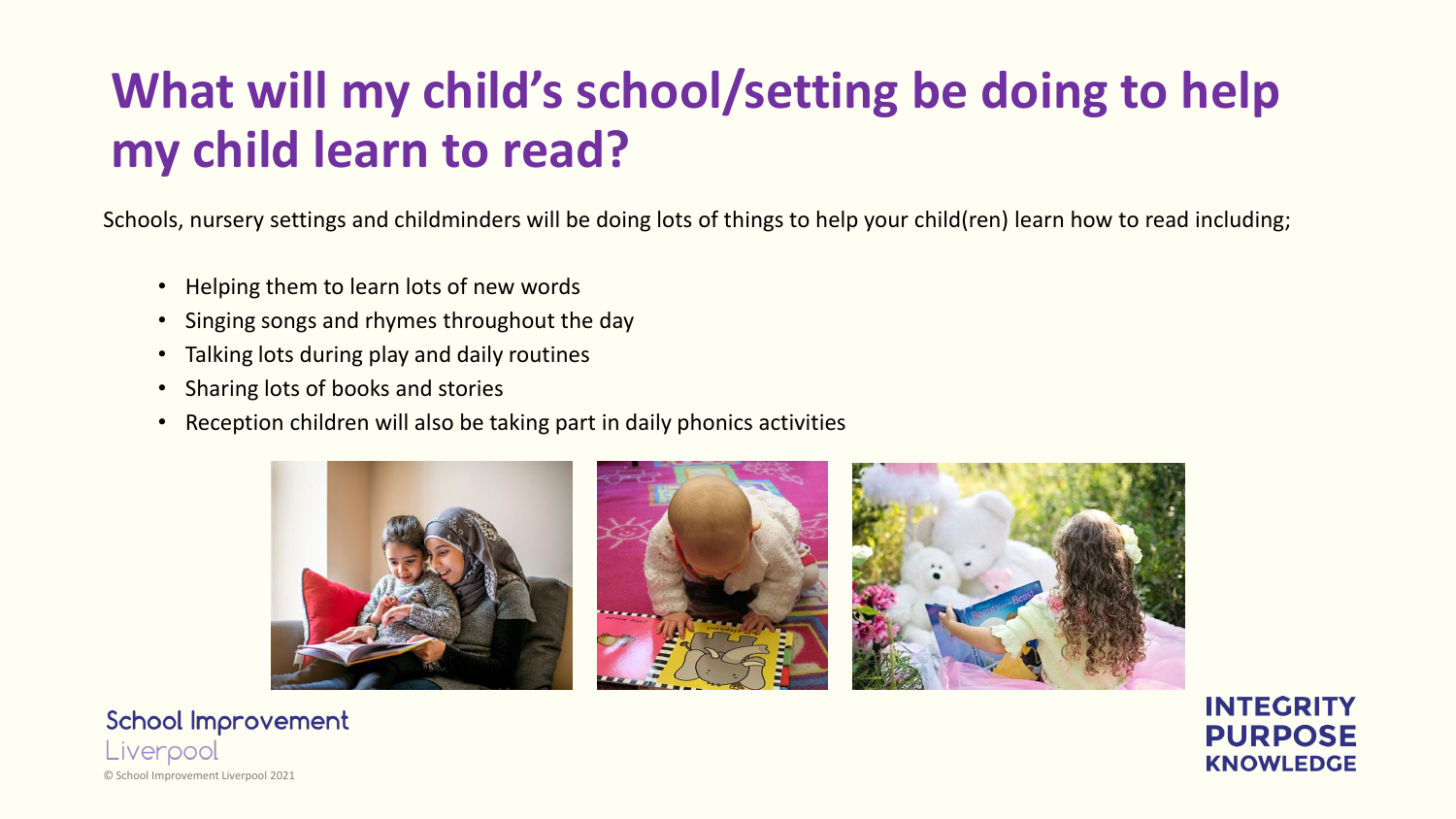### **How can I help my child learn to read?**

There are lots of things that you can do to help your child(ren) learn to read including:

- Talking to them lots and helping them to learn new words
- Sharing books and stories every day
- Play listening games like listening out for different sounds all around while out walking
- Singing songs and nursery rhymes together
- Playing together!







**School Improvement** Liverpool © School Improvement Liverpool 2021

**INTEGRITY PURPOSE KNOWLEDGE**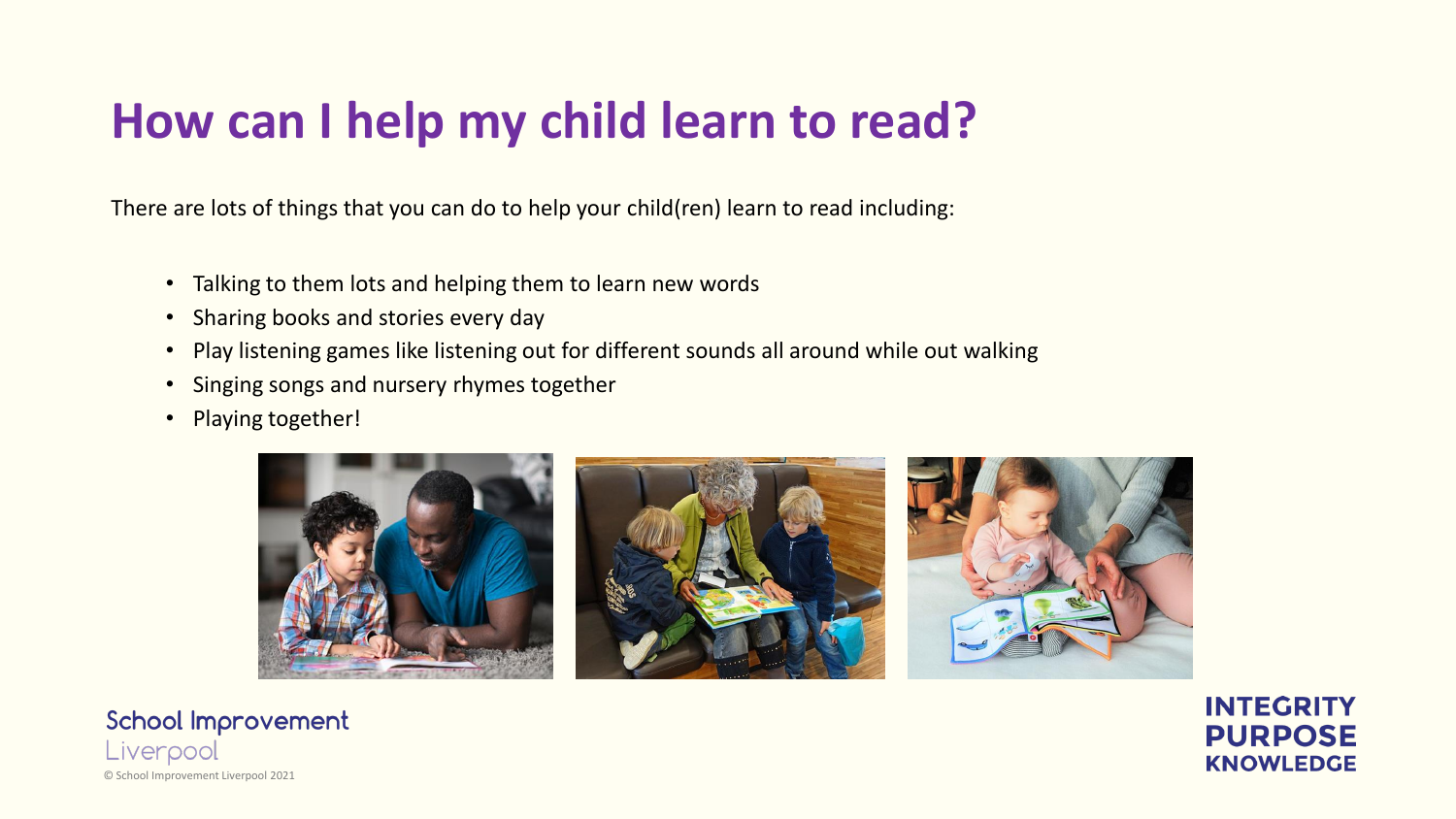# **What should I do if I am worried about my child's development?**

- Talk to someone at your child's school or settings. This might be your child's teacher, key person or childminder
- Talk to your child's health visitor
- Find out about services available at your local children's centre here: <https://ehd.liverpool.gov.uk/kb5/liverpool/fsd/family.page?familychannel=3>
- Find out about the Liverpool Local Offer here: <https://ehd.liverpool.gov.uk/kb5/liverpool/fsd/localoffer.page?localofferchannel=0>





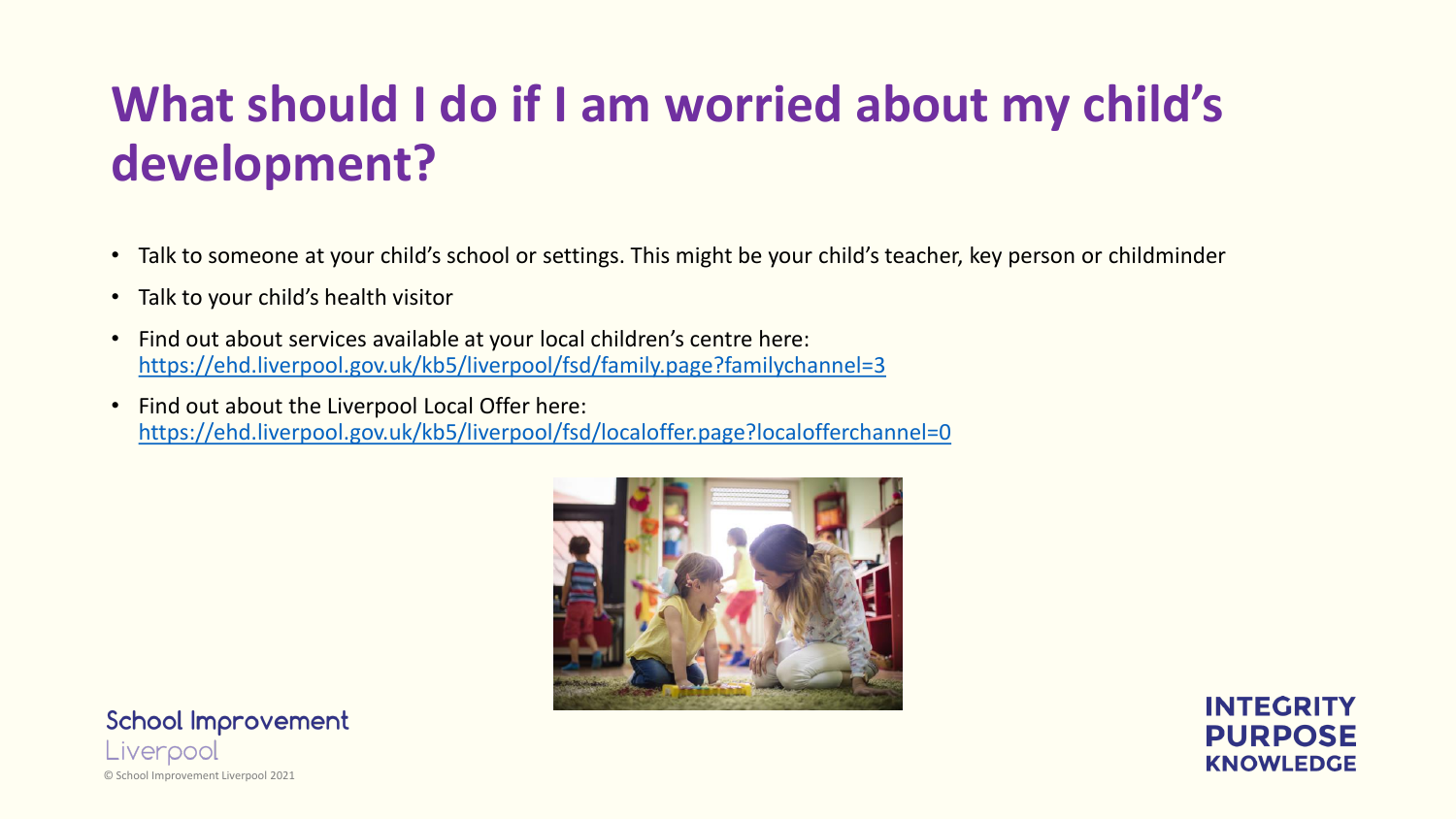### **Where can I get free children's books?**

### **Via Bookstart for Families**



Bookstart aims to help families discover the fun and excitement of sharing books together. Free Bookstart packs will be given out by children's Health Visitors or parents/carers can visit their local library and talk to the staff about collecting their pack. There are two fantastic age appropriate packs for children under five.

If you would like to find out more about Bookstart, email **bookstart@liverpool.gov.uk** or visit the Booktrust website: [www.booktrust.org.uk/what-we-do/programmes-and-campaigns/bookstart/](https://www.booktrust.org.uk/what-we-do/programmes-and-campaigns/bookstart/)

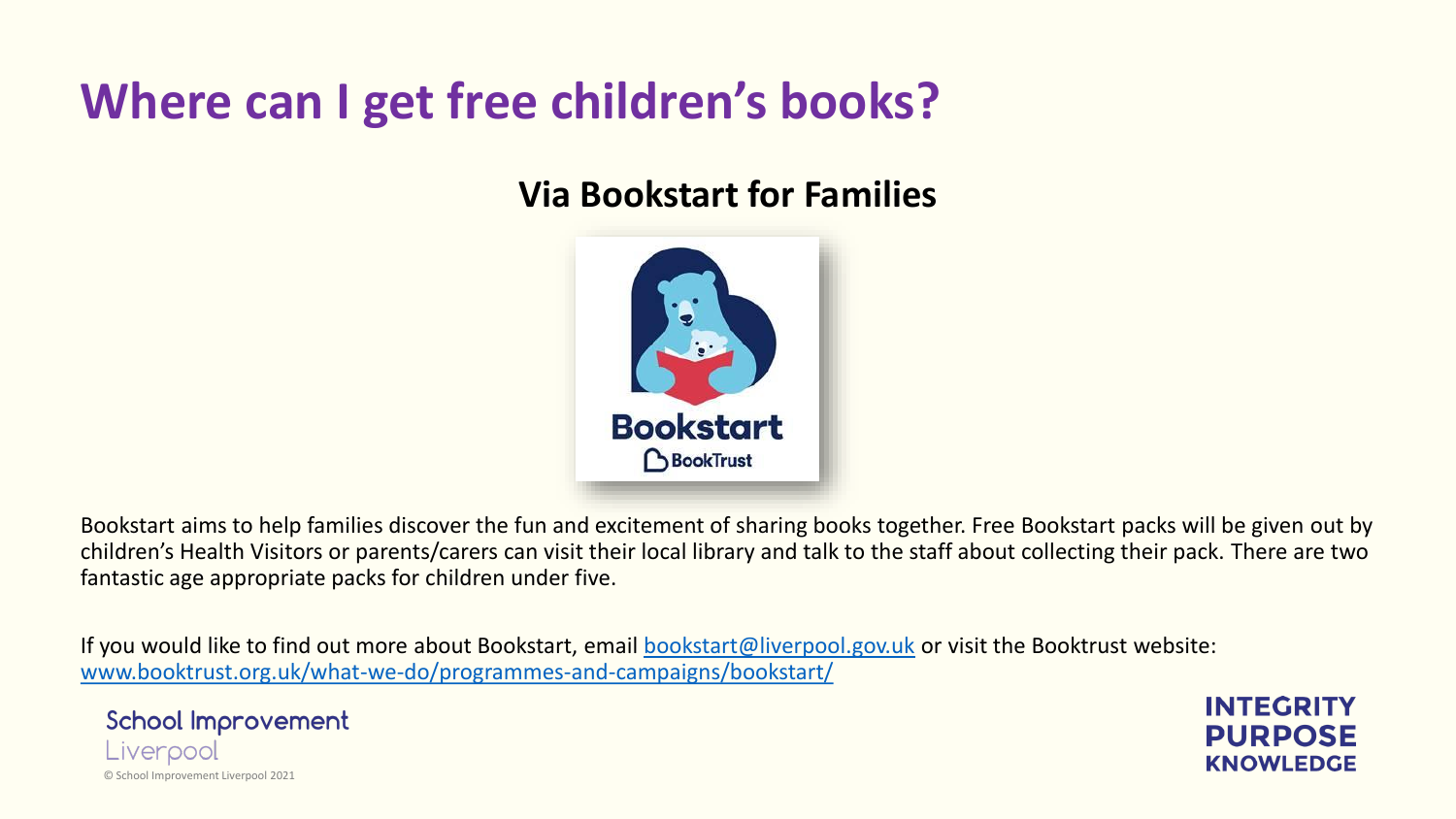## **Via Liverpool Library Services**



Liverpool libraries stock a wide range of books, CDs, DVDs and talking books for children and young people. If that's not enough, you can also:

- Surf the internet for free,
- Access the Junior Britannica online (enter your library card number to start),
- Get help with homework and projects using our collection of books,
- Take part in activities during holiday periods,
- Discover…for children,
- A stunning space for children to discover a wealth of books in Central Library.

More information can be found here: <https://liverpool.gov.uk/libraries/find-a-library>

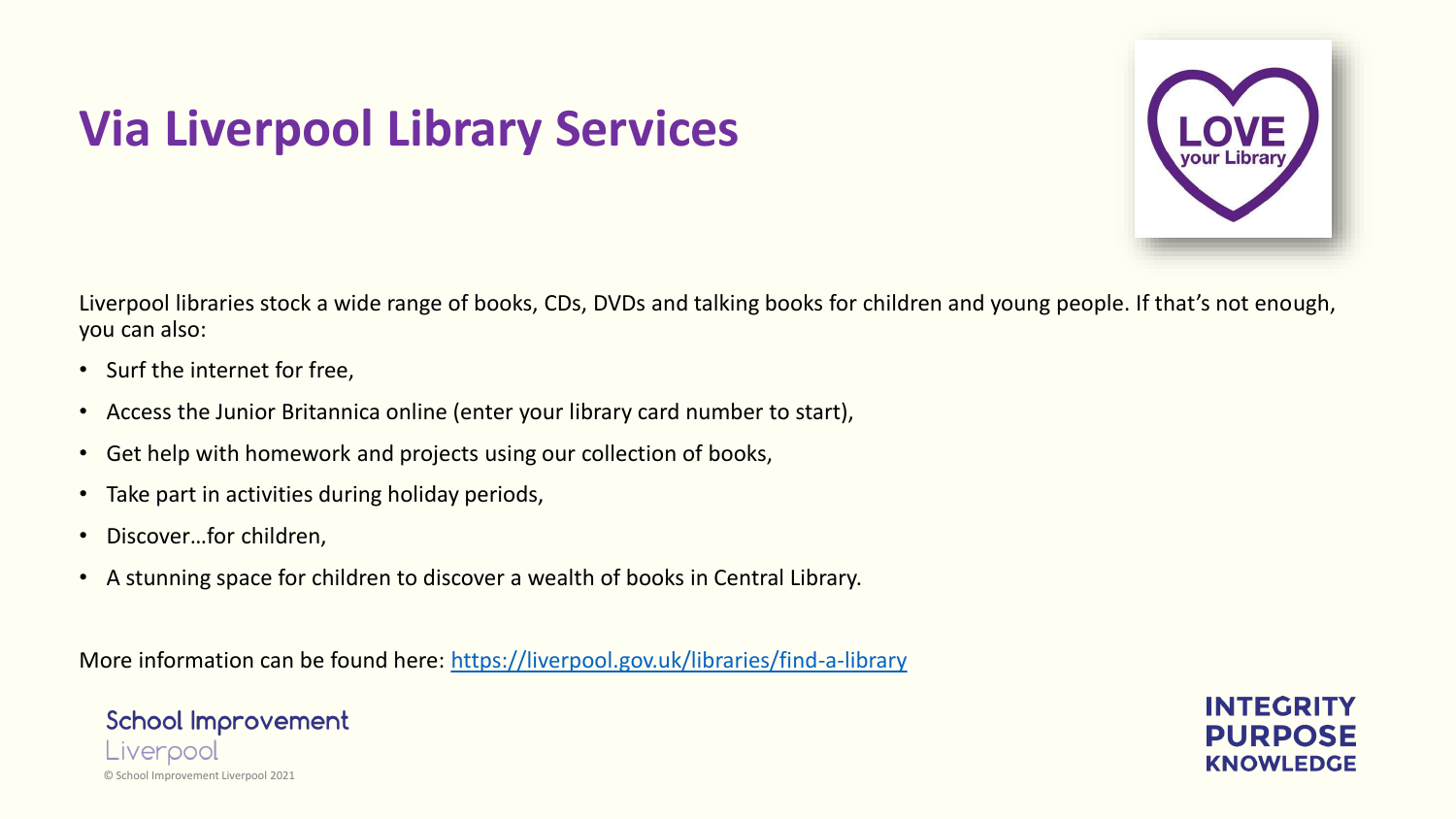### **Free eBooks for children for example via:**







| Libby  | https://www.overdrive.com/apps/libby/                                                          |
|--------|------------------------------------------------------------------------------------------------|
| Amazon | https://www.amazon.com/free-kids-ebooks-Books/s?k=free+kids+ebooks&rh=n%3A283155               |
|        | Barnes and Noble https://www.barnesandnoble.com/b/free-ebooks/ebooks-nook/kids/ /N-ry0Z8qaZtu1 |
|        |                                                                                                |



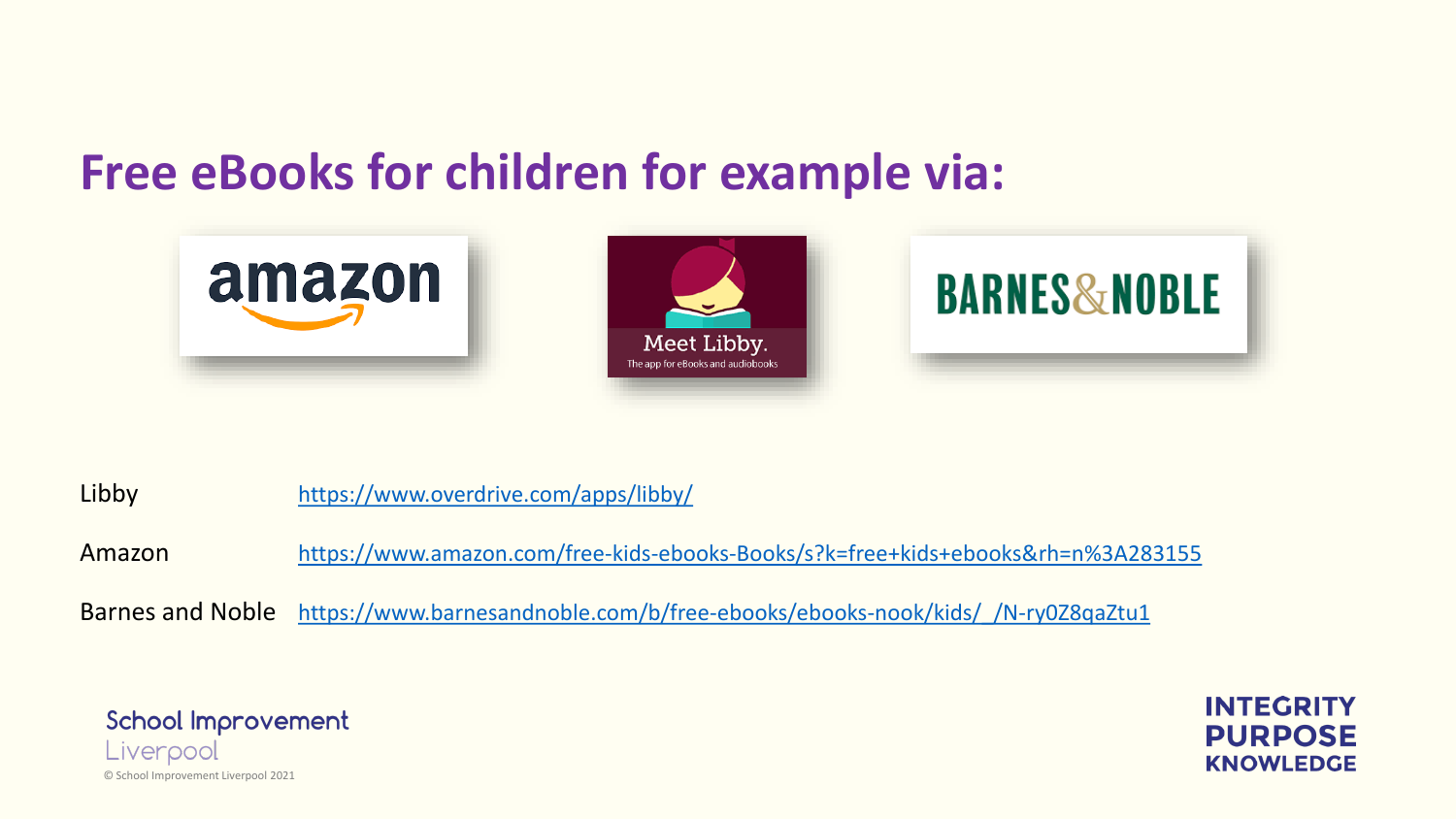### **How else can I support my child(ren)'s learning?**

There are some really helpful resources for parents/carers of children aged 0-5 years including:



**PURPOSE** 

**KNOWLEDGE**